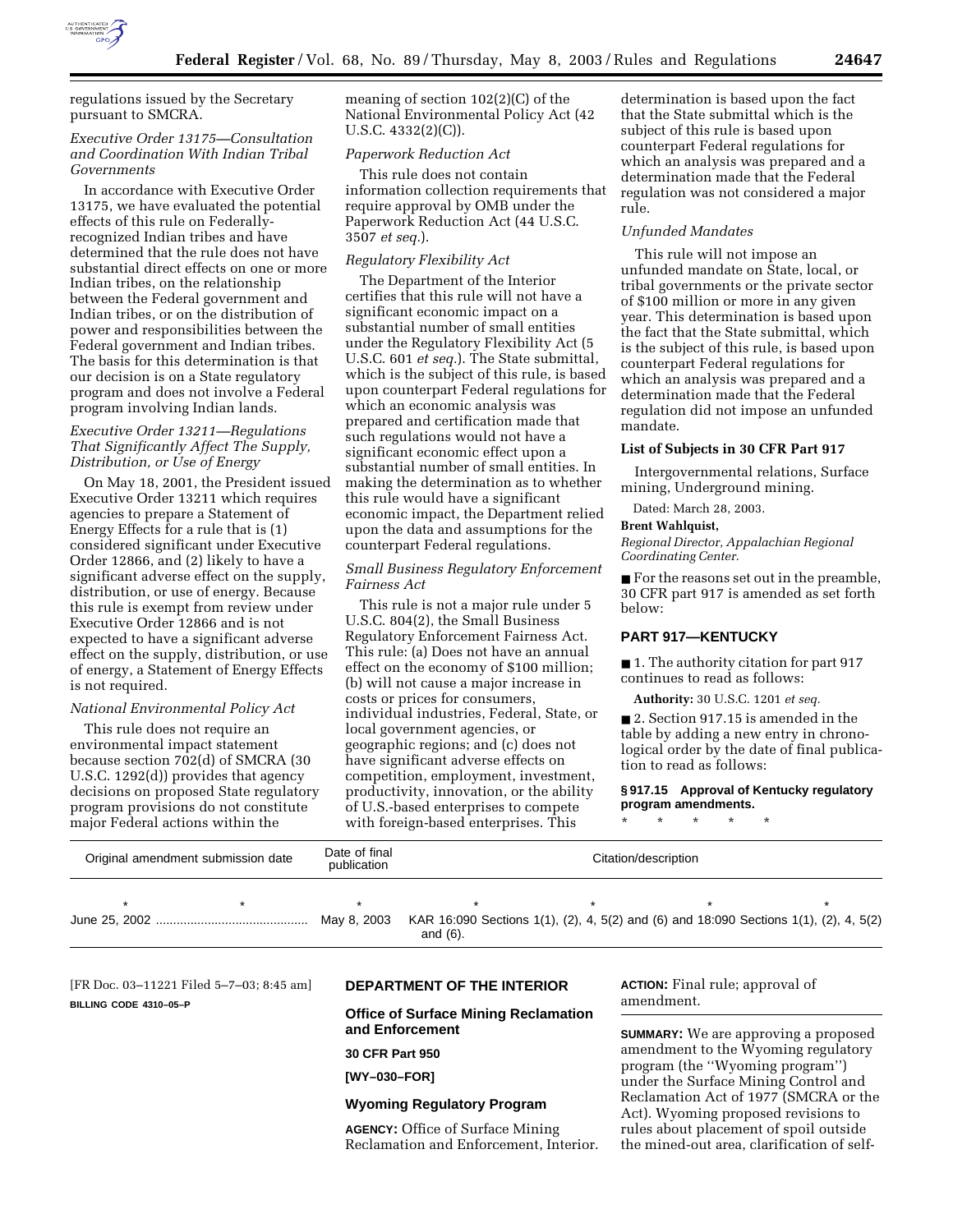bonding requirements, approving permit revisions, incremental bonds, incidental operation changes, and termination of jurisdiction to be consistent with the corresponding Federal regulations, provide additional safeguards and clarify ambiguities.

**EFFECTIVE DATE:** May 8, 2003.

**FOR FURTHER INFORMATION CONTACT:** Guy Padgett, Telephone: 307/261–6550, Internet address: *GPadgett@osmre.gov.*

# **SUPPLEMENTARY INFORMATION:**

- I. Background on the Wyoming Program
- II. Submission of the Proposed Amendment
- III. Office of Surface Mining Reclamation and
- Enforcement's (OSM) Findings
- IV. Summary and Disposition of Comments V. OSM's Decision
- VI. Procedural Determinations

### **I. Background of the Wyoming Program**

Section 503(a) of the Act permits a State to assume primacy for the regulation of surface coal mining and reclamation operations on non-Federal and non-Indian lands within its borders by demonstrating that its State program includes, among other things, ''a State law which provides for the regulation of surface coal mining and reclamation operations in accordance with the requirements of this Act \* \* \*; and rules and regulations consistent with regulations issued by the Secretary pursuant to this Act.'' *See* 30 U.S.C.  $1253(a)(1)$  and  $(7)$ . On the basis of these criteria, the Secretary of the Interior conditionally approved the Wyoming program on November 26, 1980. You can find background information on the Wyoming program, including the Secretary's findings, the disposition of comments, and conditions of approval in the November 26, 1980, **Federal Register** (45 FR 78637). You can also find later actions concerning Wyoming's program and program amendments at 30 CFR 950.10, 950.12, 950.15, and 950.16.

## **II. Submission of the Proposed Amendment**

By letter dated April 30, 2002, Wyoming sent us an amendment to its program (Administrative Record No. WY–35–01) under SMCRA (30 U.S.C. 1201 *et seq.*). Wyoming sent the amendment in response to a November 7, 1988, letter (Administrative Record No. WY–35–05), and a February 21, 1990, letter (Administrative Record No. WY–35–07) that we sent to Wyoming in accordance with 30 CFR 732.17(c), and in response to the required program amendments at 30 CFR 950.16(j, k, n, y, and z) and to include the changes made at its own initiative.

The provisions of Wyoming's Coal Rules that Wyoming proposed to revise are: (1) Chapter 1, Section 2 (by) and

Chapter 13, Section 1(a), (b), and (c), definitions, cross-reference, and guidelines on permit revisions; (2) Chapter 4, Section 2(b)(iv), backfilling, grading, contouring, spoil, topsoil, vegetative and organic material to satisfy the required program amendment at 30 CFR 950.16(n); (3) Chapter 11, Sections 1(a), 2(a), 3(b), 3(c) and 4(a), bond and insurance requirements for surface coal mining operations under regulatory programs, intended to satisfy some of the deficiencies identified by OSM in its November 7, 1988, 30 CFR 732 letter to Wyoming; (4) Chapter 12, Section 1(b), review, public participation, and approval or disapproval of permit applications, permit term and conditions, and Chapter 13, Section 1(d)(iv)(D), probable hydrologic consequences assessment revision or update (changes to both Chapters 12 and 13 are intended to satisfy the program deficiency identified at 30 CFR 950.16(y)); (5) Chapter 12, Section 2(d)(iii), bonding and insurance procedures intended to satisfy the program deficiencies (numbered G–1) contained in the February 21, 1990, 30 CFR part 732 letter we sent to Wyoming; (6) Chapter 15, Section 7, termination of jurisdiction, intended to satisfy the program deficiency (D–1) we sent Wyoming in a February 21, 1990, 30 CFR part 732 letter; (7) Chapter 13, Section 1(d), intended to correct a crossreference listed as a program deficiency in 30 CFR 950.16(j) [part 2]; and (8) Chapter 13, Section 1(a), concerning alternative methods of permit revision, intended to satisfy the program deficiency listed at 30 CFR 950.16(j) [part 3].

We announced receipt of the proposed amendment in the June 19, 2002, **Federal Register** (67 FR 41656). In the same document, we opened the public comment period and provided an opportunity for a public hearing or meeting on the amendment's adequacy (Administrative Record No. WY–35–10). We did not hold a public hearing or meeting because no one requested one. The public comment period ended on July 19, 2002. We received ''no comment'' letters from two Federal agencies, the U.S. Fish and Wildlife Service and the U.S. Mine Safety and Health Administration.

#### **III. OSM's Findings**

Following are the findings we made concerning the amendment under SMCRA and the Federal regulations at 30 CFR 732.15 and 732.17. We are approving the amendment.

## *A. Minor Revisions to Wyoming's Rules*

Wyoming proposed minor wording, editorial, punctuation, grammatical, and recodification changes to the following previously-approved rules.

1. Wyoming Coal Rules: Chapter 4, Section 2(b)(iv)(C); Federal rules: 30 CFR 816.102(d), Placement of spoil outside the mined-out area.

In this section, Wyoming has simply removed superfluous wording to more closely follow the Federal requirement at 30 CFR 816.102(d).

Because these changes are minor, we find that they will not make Wyoming's rules less effective than the corresponding Federal regulations.

## *B. Revisions to Wyoming's Rules That Have the Same Meaning as the Corresponding Provisions of the Federal Regulations*

Wyoming proposed revisions to the following rules containing language that is the same as or similar to the corresponding sections of the Federal regulations.

1. Wyoming's Coal Rules: Chapter 4, Section 2(b)(iv); Federal rules: 30 CFR 816.1.2(d), backfilling, grading, contouring, spoil, topsoil, vegetative and organic material.

2. Wyoming's Coal Rules: Chapter 12, Section 1(b) and Chapter 13, Section 1(d)(iv)(D); Federal regulations: 30 CFR 774.15(c)(1), review, public participation, and approval or disapproval of permit applications, permit term and conditions, and probable hydrologic consequences assessment revision or update.

3. Wyoming's Coal Rules: Chapter 15, Section 7; Federal regulations: 30 CFR 700.11, termination of jurisdiction and release of bonds or deposits.

Because these proposed rules contain language that is the same as or similar to the corresponding Federal regulations, we find that they are no less effective than the corresponding Federal regulations.

#### *C. Revisions to Wyoming's Rules That Are Not the Same as the Corresponding Provisions of the Federal Regulations*

1. Wyoming's Coal Rules: Chapter 1, Section 2(by) and Chapter 13, Section 1(a), (b) and (c); there is no Federal counterpart; definitions, cross-reference, and guidelines on permit revisions.

There is no Federal definition of ''revised mining or reclamation operations,'' therefore a comparison cannot be made; however, Wyoming is deleting the phrase ''except for incidental operation changes,'' as required in our July 25, 1990, **Federal Register** notice. It is consistent with and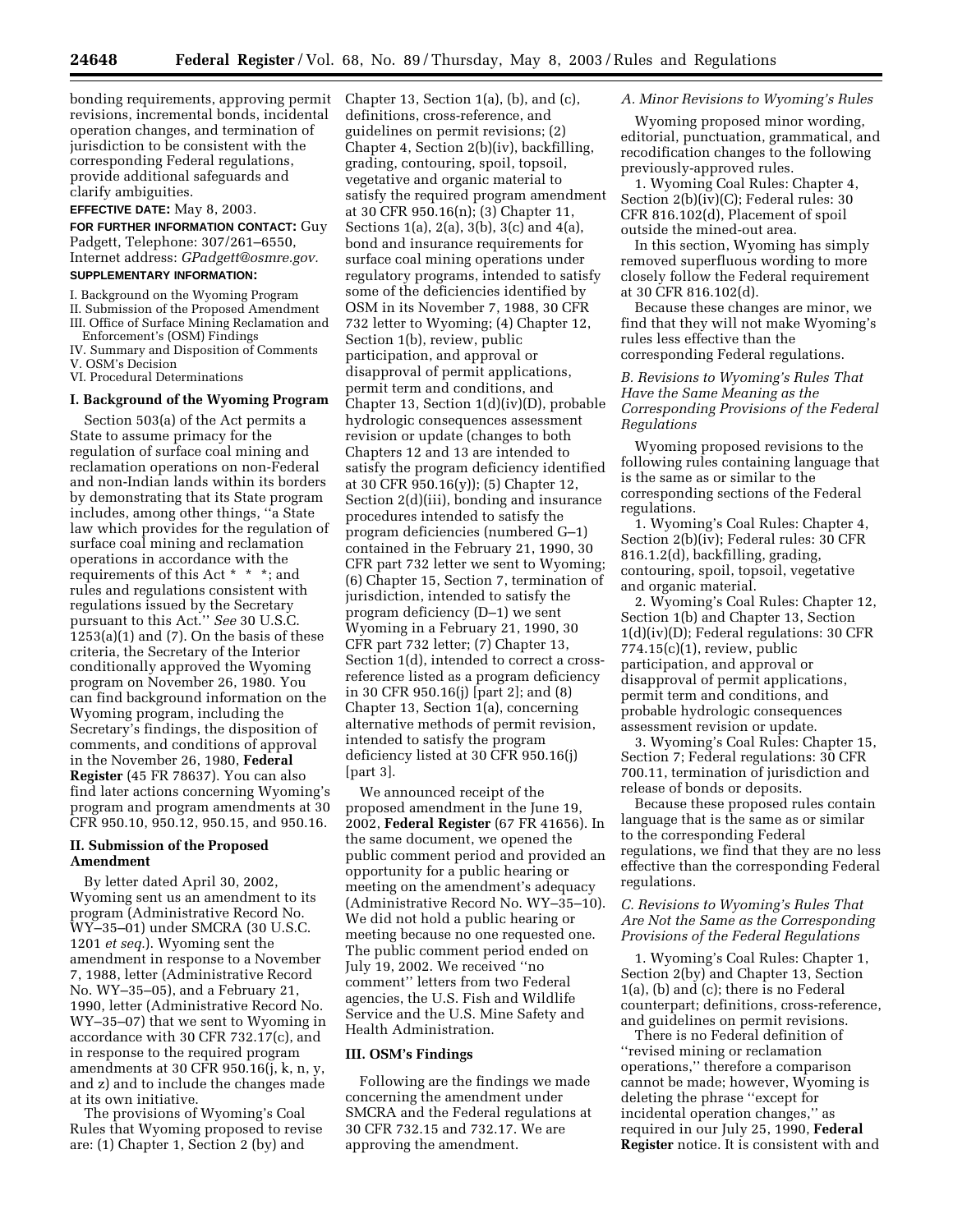no less effective than the Federal regulations.

2. Wyoming's Coal Rules: Chapter 11, Sections 1(a), 2(a), 3(b), 3(c), 4(a); Federal regulations: 30 CFR 800.23, selfbonding.

Wyoming proposes revisions to its rules governing self-bonding intended to satisfy deficiencies identified by OSM in its letter dated November 7, 1988, under 30 CFR 732.17 requiring amendments to the Wyoming program.

#### a. Chapter 11, Section 1(a)

Wyoming has proposed to amend the text of Chapter 11, Section 1(a) by revising it to read, "\* \* \* The indemnity agreement is signed by the permittee, and if applicable, the parent company or non-parent corporate guarantor.''

The Federal regulations under 30 CFR 800.5(c) state, ''Self bond means an indemnity agreement in a sum certain executed by the applicant and any corporate guarantor made payable to the regulatory authority, with or without a separate surety.''

A comparison of Wyoming's proposed language with that of the Federal regulations finds that it removes an old reference to a Federal agency as a potential guarantor of a self-bond for a coal mining operation. Wyoming's modification of the term ''corporate'' to ''parent'' and ''non-parent'' where applicable clarifies that the definition applies to both a parent and non-parent corporate guarantor. Consequently, as proposed, the minor revisions and clarifications are consistent with and no less effective than the requirements of the Federal regulations.

#### b. Chapter 11, Section 2(a)(x)

Wyoming has proposed to amend the text of Chapter 11, Section  $2(a)(x)$  by revising the text to read, ''A written guarantee for an operator's self-bond from a parent corporation guarantor, if the guarantor meets conditions of subsections (a)(iv), (vi), (viii) and (ix) of this Section as if it were the operator. Such a written guarantee may be accepted by the Administrator and shall be referred to as a ''parent corporate guarantee.''

The Federal regulations at 30 CFR 800.23(c)(1) state, ''The regulatory authority may accept a written guarantee for an applicant's self-bond from a parent corporation guarantor, if the guarantor meets the conditions of Paragraphs (b)(1)-(b)(4) of this Section as if it were the applicant. Such written guarantee shall be referred to as a ''corporate guarantee.''

The November 7, 1988, 30 CFR part 732 letter directed Wyoming to revise

the text under this section to address the statement that, ''The operator must only supply information addressing requirements not met by the parent corporation guarantor.'' Wyoming has deleted this sentence, consequently, as proposed, the minor revisions and clarifications are consistent with and no less effective than the requirements of the Federal regulations.

#### c. Chapter 11, Section  $2(a)(x)(A)$

Wyoming has proposed to amend the text of Chapter 11, Section  $2(a)(x)(A)$  by revising the text to read, ''If the operator fails to complete the reclamation plan, the parent corporate guarantor shall do so or the parent corporate guarantor shall be liable under the indemnity agreement to provide funds to the state sufficient to complete the reclamation plan, but not to exceed the bond amount.''

The Federal regulations at 30 CFR 800.23(c)(1)(i) state, ''If the applicant fails to complete the reclamation plan, the guarantor shall do so or the guarantor shall be liable under the indemnity agreement to provide funds to the regulatory authority sufficient to complete the reclamation plan, but not to exceed the bond amount.''

A comparison of Wyoming's proposed language with that of the Federal regulations finds that Wyoming has added the term ''parent corporate'' in front of guarantor to clarify which type of guarantor is being referred to in the rule. Consequently, as proposed, the clarification is consistent with and no less effective than the requirements of the Federal regulations.

#### d. Chapter 11, Section  $2(a)(x)(B)$

Wyoming has proposed to amend the text of Chapter 11, Section  $2(a)(x)(B)$  by revising the text to read, ''The parent corporate guarantee shall remain in force unless the parent corporate guarantor sends notice of cancellation by certified mail to the operator and to the Administrator at least 90 days in advance of the cancellation date, and the Administrator accepts the cancellation.''

The Federal regulations under 30 CFR 800.23(c)(1)(ii) state, ''The corporate guarantee shall remain in force unless the guarantor sends notice of cancellation by certified mail to the regulatory authority at least 90 days in advance of the cancellation date, and the regulatory authority accepts the cancellation.''

A comparison of Wyoming's proposed language with the Federal regulations finds that the proposed revisions to Chapter 11, Section  $2(a)(x)(B)$  remove the reference to a Federal agency

guarantor and clarify which type of guarantor is being referred to in the rule. The resulting Wyoming regulations are consistent with, and no less effective than, the Federal regulations.

#### e. Chapter 11, Section 2(a)(xi)

Wyoming has proposed to amend the text of Chapter 11, Section 2(a)(xi) by incorporating the following language: ''A written guarantee for an applicant's self-bond from any corporate guarantor, whenever the operator meets the conditions of subsections (a)(iv), (a)(vi) and (a)(ix) of this Section, and the guarantor meets the conditions of subsections (a)(iv), (a)(vi), (a)(vii) and (a)(ix) of this Section may be accepted by the Administrator. Such written guarantee shall be referred to as a ''nonparent corporate guarantee.'' The terms of this guarantee shall provide for compliance with the conditions of subsections  $(a)(x)(A)$  and  $(B)$  of this Section. The Administrator may require the operator to submit any information specified in subsection (a)(vii) of this Section in order to determine the financial capabilities of the operator.''

The Federal regulations under 30 CFR 800.23(c)(2) state, ''The regulatory authority may accept a written guarantee for an applicant's self-bond from any corporate guarantor, whenever the applicant meets the conditions of paragraphs  $(b)(1)$ ,  $(b)(2)$  and  $(b)(4)$  of this section, and the guarantor meets the conditions of paragraphs (b)(1) through (b)(4) of this section. Such a written guarantee shall be referred to as a ''nonparent corporate guarantee.'' The terms of this guarantee shall provide for compliance with the conditions of paragraphs (c)(1)(i) through (c)(1)(iii) of this section. The regulatory authority may require the applicant to submit any information specified in paragraph (b)(3) of this section in order to determine the financial capabilities of the applicant.''

A comparison of Wyoming's proposed language with that of the Federal regulations finds that it now incorporates the Federal counterpart language addressing the conditions under which the regulatory authority may accept a written guarantee of an operator's self-bond from a third party other than the parent corporation. Therefore, it is no less effective than the Federal regulations.

### f. Chapter 11, Section 2(a)(xii)

Wyoming has proposed to amend the text of Chapter 11, Section 2(a)(xi) by renumbering it as (xii), as a result of creating a new Section (2)(xi), and revising the text to read, ''The following in order: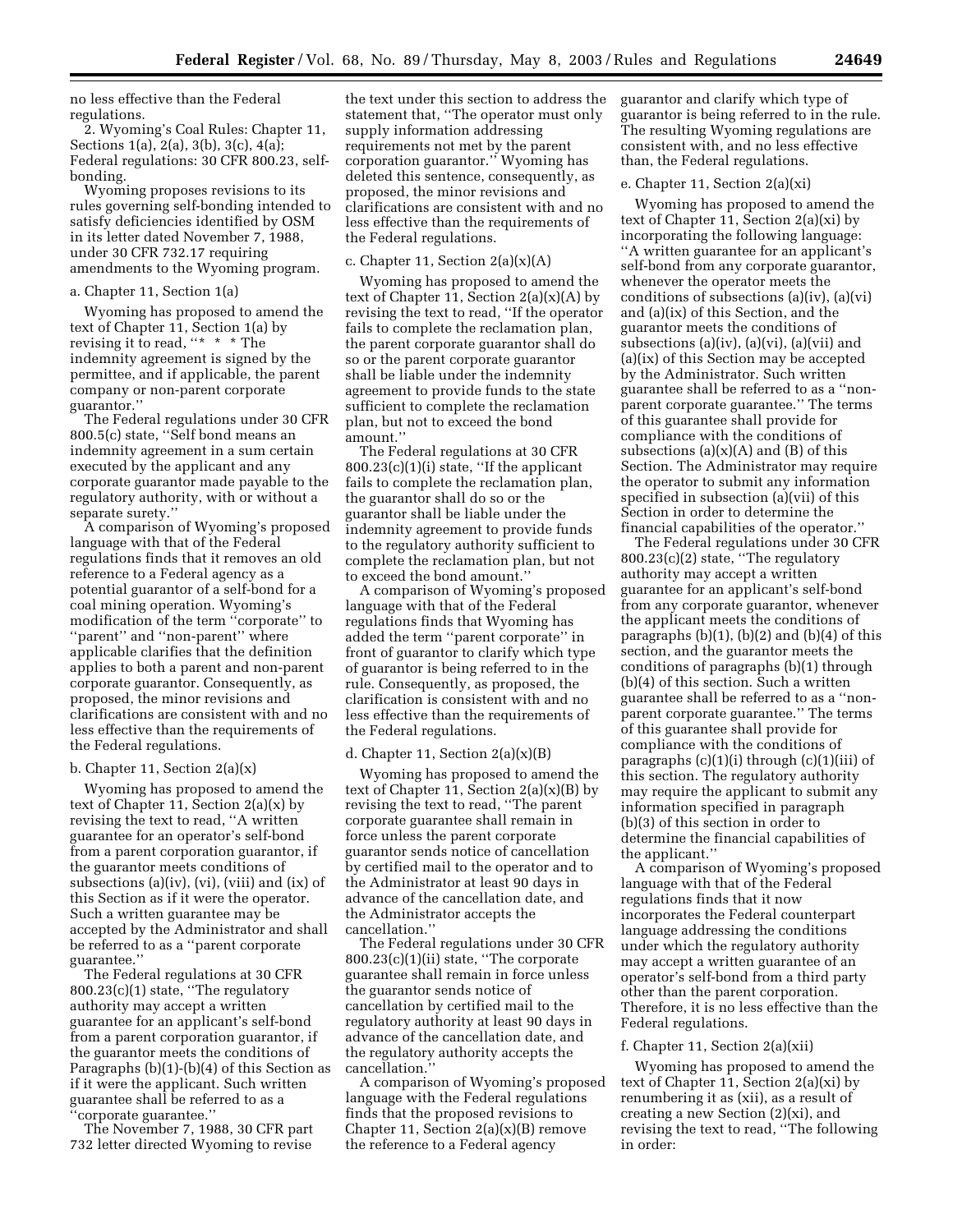(A) For the Administrator to accept an operator's self-bond, the total amount of the outstanding and proposed self-bonds of the operator shall not exceed 25 percent of the operator's tangible net worth in the United States, or

(B) For the Administrator to accept a corporate guarantee, the total amount of the parent corporation guarantor's present and proposed self-bonds and guaranteed selfbonds shall not exceed 25 percent of the parent corporate guarantor's tangible net worth in the United States, or''

The Federal regulations at 30 CFR 800.23(d) state, ''For the regulatory authority to accept an applicant's selfbond, the total amount of the outstanding and proposed self-bonds of the applicant for surface coal mining and reclamation operations shall not exceed 25 percent of the applicant's tangible net worth in the United States. For the regulatory authority to accept a corporate guarantee, the total amount of the parent corporation guarantor's present and proposed self-bonds and guaranteed self-bonds for surface coal mining and reclamation operations shall not exceed 25 percent of the guarantor's tangible net worth in the United States.''

A comparison of Wyoming's proposed language with that of the Federal regulations finds that Wyoming has added the terms ''parent'' and ''parent corporate'' to maintain consistent references in the rules, and has reformatted the manner in which the rules are presented. Consequently, as proposed, the clarification is consistent with and no less effective than the requirements of the Federal regulations.

#### g. Chapter 11, Section 2(a)(xii)

Wyoming has proposed to amend the text of the newly created Chapter 11, Section 2(a)(xii) by incorporating the following language ''(C) For the Administrator to accept a non-parent corporate guarantee, the total amount of the non-parent corporate guarantor's present and proposed self-bonds and guaranteed self-bond shall not exceed 25 percent of the non-parent corporate guarantor's tangible net worth in the United States.''

The Federal regulations at 30 CFR 800.23(d) state, ''For the regulatory authority to accept a non-parent corporate guarantee, the total amount of the non-parent corporate guarantor's present and proposed self-bonds and guaranteed self-bonds shall not exceed 25 percent of the guarantor's tangible net worth in the United States.''

A comparison of Wyoming's proposed language with that of the Federal regulations finds that it now incorporates the Federal counterpart language addressing the conditions under which the regulatory authority

may accept a non-parent corporate guarantee. Therefore, it is no less effective than the Federal regulations.

### h. Chapter 11, Section 3(b)(i)

Wyoming has proposed to amend the text of Chapter 11, Section 3(b)(i) by revising the text to read, ''The indemnity agreement shall be executed by all persons and parties who are to be bound by it, including the parent or non-parent corporate guarantor, and shall bind each jointly and severally.''

The Federal regulations at 30 CFR 800.23(e)(1) state, ''The indemnity agreement shall be executed by all persons and parties who are to be bound by it, including the parent corporation guarantor, and shall bind each jointly and severally.''

A comparison of Wyoming's proposed language with that of the Federal regulations finds that Wyoming has added the term ''or non-parent'' and deleted the reference to ''Federal agency'' to clarify that both types of corporate guarantors are being referred to in the rule, and to remove the obsolete reference to a Federal agency. Consequently, as proposed, the clarification is consistent with and no less effective than the requirements of the Federal regulations.

#### i. Chapter 11, Section 3(b)(ii)

Wyoming has proposed to amend the text of Chapter 11, Section 3(b)(ii) by revising the text to read, ''Corporations applying for a self-bond or parent and non-parent corporations guaranteeing an operator's self-bond shall submit an indemnity agreement signed by two corporate officers who are authorized to bind their corporations. A copy of such authorization shall be provided to the Administrator along with an affidavit certifying that such an agreement is valid under all applicable Federal and State laws. In addition, all corporate guarantors shall provide a copy of the corporate authorization demonstrating that the corporation may guarantee the self-bond and execute the indemnity agreement.''

The Federal regulations at 30 CFR 800.23(e)(2) state, ''Corporations applying for a self-bond, and parent and non-parent corporations guaranteeing an applicant's self-bond shall submit an indemnity agreement signed by two corporate officers who are authorized to bind their corporations. A copy of such authorization shall be provided to the regulatory authority along with an affidavit certifying that such an agreement is valid under all applicable Federal and State laws. In addition, the guarantor shall provide a copy of the corporate authorization demonstrating

that the corporation may guarantee the self-bond and execute the indemnity agreement.''

A comparison of Wyoming's proposed language with that of the Federal regulations finds that it now requires the submission of an affidavit certifying that the agreement is valid under all applicable State and Federal laws, and requires that any grantor provide a copy of the corporate authorization demonstrating that the corporation may guarantee the self-bond and execute the indemnity agreement. The revised text also deletes the outdated references to a Federal agency guaranty. It is consistent with and no less effective than the Federal regulations.

As a result of the changes made to Chapter 3(b)(ii), Wyoming has also revised their policy memorandum, ''Wyoming Environmental Quality Act—Form and Execution of Self-Bonding Indemnity Agreement and Corporate or Federal Agency Guaranty'' to remove all references to a Federal Agency Guaranty and to add the requirement that the affidavit certifying the agreement is valid under all applicable State and Federal laws shall also be submitted. The resulting memorandum, ''Wyoming Environmental Quality Act—Form and Execution of Self-Bonding Indemnity Agreement and Parent or Non-Parent Corporate Guaranty'' is consistent with and no less effective than the requirements of the Federal regulations.

j. Chapter 11, Section 3(c) and Section 4(a)(ii)

Wyoming has proposed to amend the text of the two regulations cited above to change the reference to Section 2  $(a)(xi)$  to Section 2 $(a)(xii)$ .

A comparison of Wyoming's proposed language to the existing language finds that the insertion of a new rule under Chapter 11, Section 2(a)(xi) required that the existing cross-references in these two rules reference the correct subsection. The correct subsection has been referenced and this Wyoming rule is now consistent with and no less effective than the Federal regulations.

3. Wyoming's Coal Rules: Chapter 12, Section 2(d)(iii); Federal regulations: 30 CFR 800.11(b)(4), separate increments within a bonded area.

Wyoming proposes to add a subsection to its regulations and revise its existing regulations to mandate that isolated and independent increments of the permitted mine area be of sufficient size and configuration for efficient reclamation operations, should reclamation by the Wyoming Department of Environmental Quality become necessary.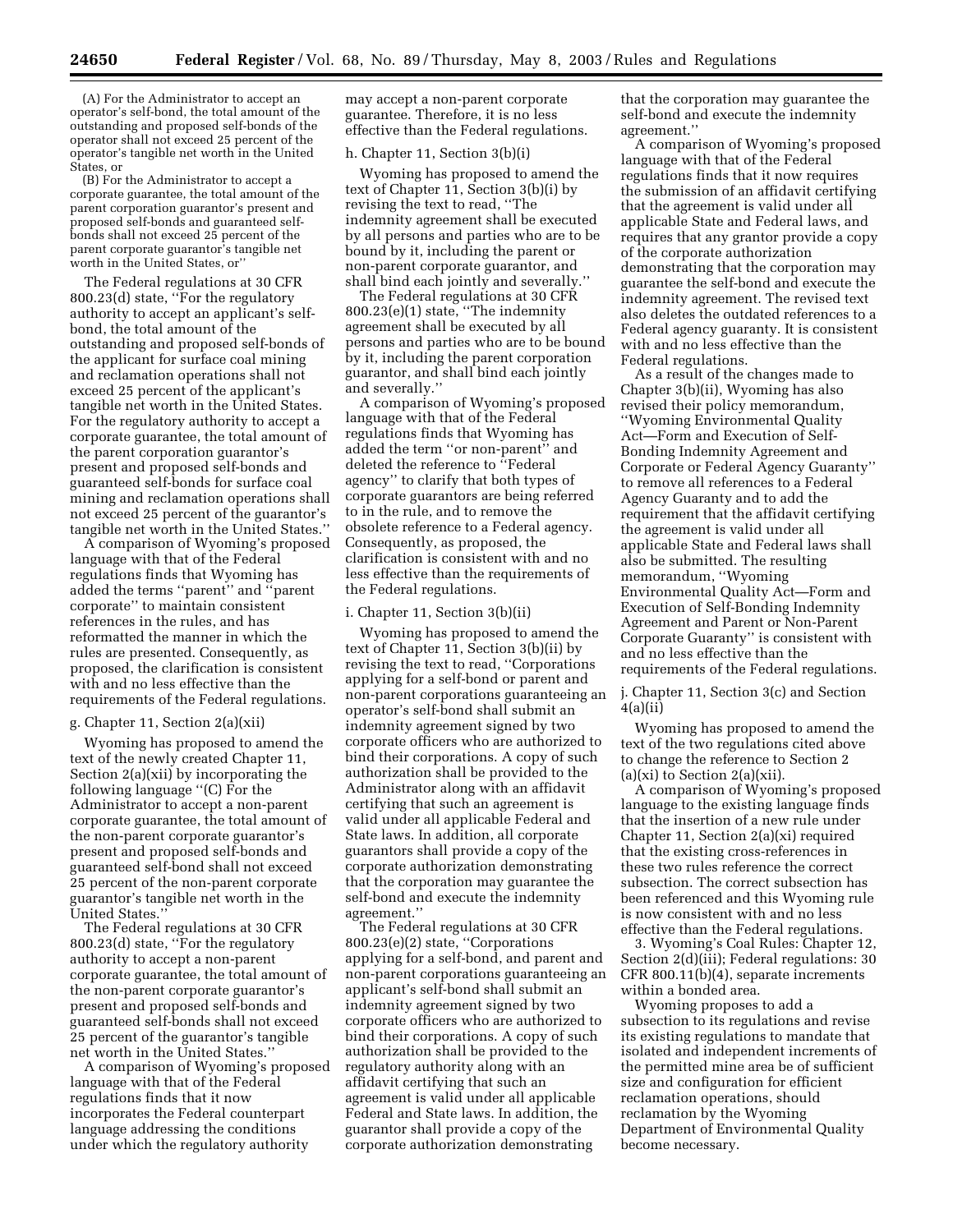Federal regulations at 30 CFR 800.11(b)(4) require what Wyoming is proposing here. Therefore, the Wyoming regulations are no less effective than the Federal regulations.

4. Chapter 13, Section 3(a) to read Section 1(d) rather than 1(b) [formerly chapter XIV].

This revision was approved in the August 6, 1996, **Federal Register** but the required program amendment was inadvertently not removed from the Code of Federal Regulations (CFR).

### **IV. Summary and Disposition of Comments**

#### *Public Comments*

We asked for public comments on the amendment (Administrative Record No. WY–35–6), but did not receive any.

#### *Federal Agency Comments*

Under 30 CFR 732.17(h)(11)(i) and section 503(b) of SMCRA, we requested comments on the amendment from various Federal agencies with an actual or potential interest in the Wyoming program (Administrative Record No. WY–35–6).

Two Federal agencies commented. David Lauriski of the U.S. Mine Safety and Health Administration, in his May 23, 2002, letter, stated that none of the (rule) changes have a direct impact on employee or public health or safety and that he consequently has no comments. Michael Long of the U.S. Fish and Wildlife Service, in his June 4, 2002, comment, stated that he did not believe that the proposed amended regulations would adversely affect any threatened or endangered species on coal mine permit areas in Wyoming.

## *Environmental Protection Agency (EPA) Concurrence and Comments*

Under 30 CFR 732.17(h)(11)(i) and (ii), we are required to get concurrence from EPA for those provisions of the program amendment that relate to air or water quality standards issued under the authority of the Clean Water Act (33 U.S.C. 1251 *et seq.*) or the Clean Air Act (42 U.S.C. 7401 *et seq.*).

None of the revisions that Wyoming proposed to make in this amendment pertain to air or water quality standards. Therefore, we did not ask EPA to concur on the amendment.

## *State Historic Preservation Officer (SHPO) and the Advisory Council on Historic Preservation (ACHP)*

Under 30 CFR 732.17(h)(4), we are required to request comments from the SHPO and ACHP on amendments that may have an effect on historic properties. On May 5, 2002, we requested comments on Wyoming's

amendment (Administrative Record Nos. WY–35–3 and 4), but neither responded to our request.

## **V. OSM's Decision**

Based on the above findings, we approve the Wyoming amendment sent to us.

We approve, as discussed in: finding III.A.1, concerning placement of spoil outside the mined-out area; finding III.B.1, concerning backfilling, grading, contouring, spoil, topsoil, vegetative and organic material; finding III.B.2, concerning review, public participation and approval or disapproval of permit applications, permit term and conditions, and probable hydrologic consequences assessment revision or update; finding III.B.3, concerning termination of jurisdiction and release of bonds or deposits; finding III.C.1, concerning the definition of revised mining or reclamation operations; finding III.C.2.a through j, concerning self-bonding; finding III.C.3, concerning isolated increments of the permitted mine area; and finding III.C.4, concerning the removal from the CFR a revision that was approved in the August 6, 1996, **Federal Register**, but was not removed as a required program amendment from the CFR.

### *Effect of OSM's Decision*

Section 503 of SMCRA provides that a State may not exercise jurisdiction under SMCRA unless the State program is approved by the Secretary. Similarly, 30 CFR 732.17(a) requires that any change of an approved State program be submitted to OSM for review as a program amendment. The Federal regulations at 30 CFR 732.17(g) prohibit any changes to approved State programs that are not approved by OSM. In the oversight of the Wyoming program, we will recognize only the statutes, regulations and other materials we have approved, together with any consistent implementing policies, directives and other materials. We will require Wyoming to enforce only approved provisions.

#### **VI. Procedural Determinations**

#### *Executive Order 12630—Takings*

This rule does not have takings implications. This determination is based on the analysis performed for the counterpart Federal regulation.

# *Executive Order 12866—Regulatory Planning and Review*

This rule is exempted from review by the Office of Management and Budget (OMB) under Executive Order 12866 (Regulatory Planning and Review).

## *Executive Order 12988—Civil Justice Reform*

The Department of the Interior has conducted the reviews required by section 3 of Executive Order 12988 and has determined that this rule meets the applicable standards of subsections (a) and (b) of that section. However, these standards are not applicable to the actual language of State regulatory programs and program amendments because each program is drafted and promulgated by a specific State, not by OSM. Under sections 503 and 505 of SMCRA (30 U.S.C. 1253 and 1255) and the Federal regulations at 30 CFR 730.11, 732.15, and 732.17(h)(10), decisions on proposed State regulatory programs and program amendments submitted by the States must be based solely on a determination of whether the submittal is consistent with SMCRA and its implementing Federal regulations and whether the other requirements of 30 CFR Parts 730, 731, and 732 have been met.

# *Executive Order 13175—Consultation and Coordination With Indian Tribal Governments*

In accordance with Executive Order 13175, we have evaluated the potential effects of this rule on Federally recognized Indian Tribes and have determined that the rule does not have substantial direct effects on one or more Indian Tribes, on the relationship between the Federal government and Indian Tribes, or on the distribution of power and responsibilities between the Federal government and Indian Tribes. The rule does not involve or affect Indian Tribes in any way.

# *Executive Order 13132—Federalism*

This rule does not have federalism implications. SMCRA delineates the roles of the Federal and State governments with regard to the regulation of surface coal mining and reclamation operations. One of the purposes of SMCRA is to ''establish a nationwide program to protect society and the environment from the adverse effects of surface coal mining operations.'' Section 503(a)(1) of SMCRA requires that state laws regulating surface coal mining and reclamation operations be ''in accordance with'' the requirements of SMCRA, and section 503(a)(7) requires that state programs contain rules and regulations ''consistent with'' regulations issued by the Secretary pursuant to SMCRA.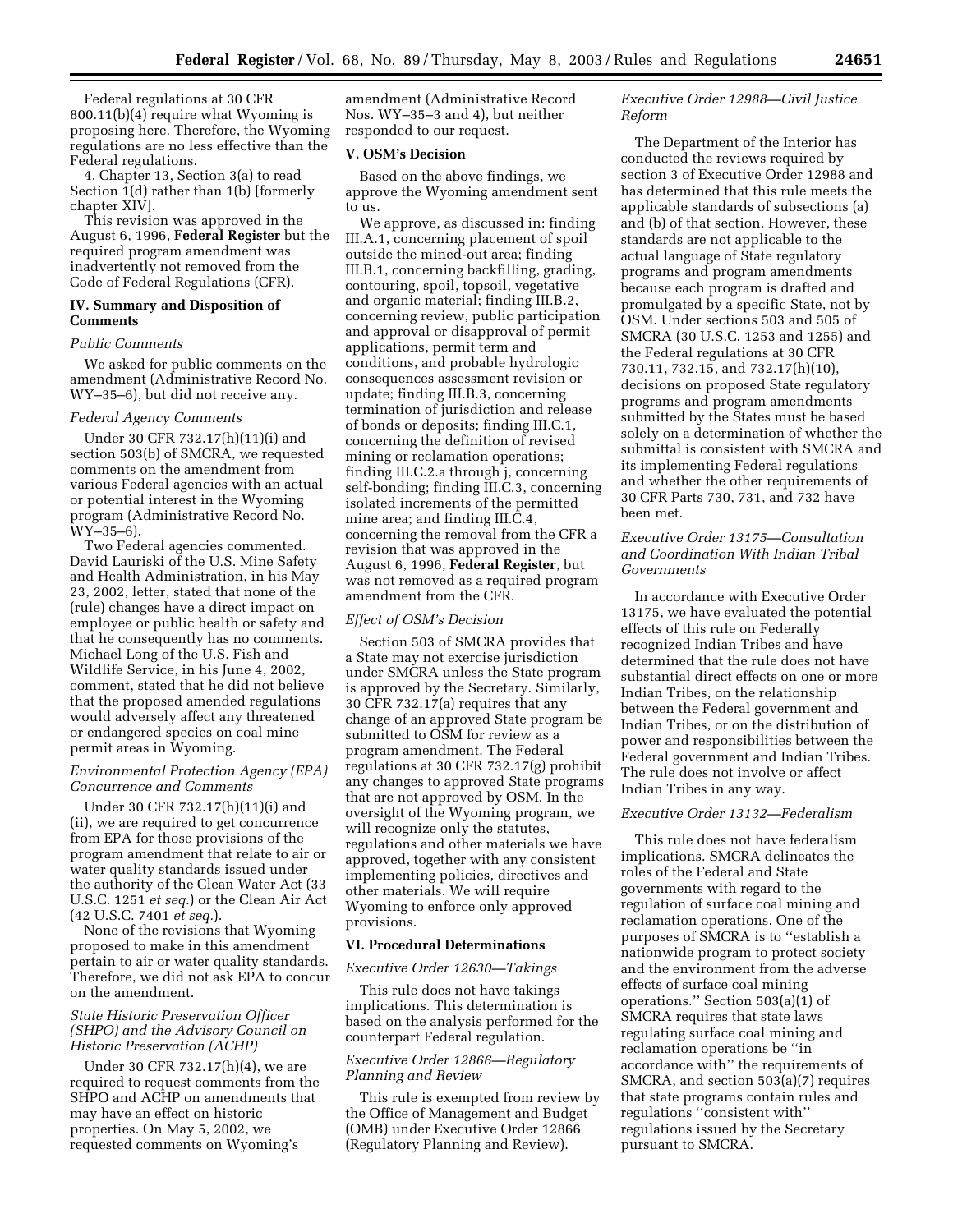#### *Executive Order 13211—Regulations That Significantly Affect the Supply, Distribution, or Use of Energy*

On May 18, 2001, the President issued Executive Order 13211 which requires agencies to prepare a Statement of Energy Effects for a rule that is (1) considered significant under Executive Order 12866, and (2) likely to have a significant adverse effect on the supply, distribution, or use of energy. Because this rule is exempt from review under Executive Order 12866 and is not expected to have a significant adverse effect on the supply, distribution, or use of energy, a Statement of Energy Effects is not required.

### *National Environmental Policy Act*

This rule does not require an environmental impact statement because section 702(d) of SMCRA (30 U.S.C. 1292(d)) provides that agency decisions on proposed State regulatory program provisions do not constitute major Federal actions within the meaning of section 102(2)(C) of the National Environmental Policy Act (42 U.S.C. 4332(2)(C)).

### *Paperwork Reduction Act*

This rule does not contain information collection requirements that require approval by OMB under the Paperwork Reduction Act (44 U.S.C. 3507 *et seq.*).

#### *Regulatory Flexibility Act*

The Department of the Interior certifies that this rule will not have a significant economic impact on a substantial number of small entities under the Regulatory Flexibility Act (5

U.S.C. 601 *et seq.*). The State submittal, which is the subject of this rule, is based upon counterpart Federal regulations for which an economic analysis was prepared and certification made that such regulations would not have a significant economic effect upon a substantial number of small entities. In making the determination as to whether this rule would have a significant economic impact, the Department relied upon the data and assumptions for the counterpart Federal regulations.

# *Small Business Regulatory Enforcement Fairness Act*

This rule is not a major rule under 5 U.S.C. 804(2), the Small Business Regulatory Enforcement Fairness Act. This rule: a. does not have an annual effect on the economy of \$100 million; b. will not cause a major increase in costs or prices for consumers, individual industries, Federal, State, or local government agencies, or geographic regions; and c. does not have significant adverse effects on competition, employment, investment, productivity, innovation, or the ability of U.S. based enterprises to compete with foreign-based enterprises.

This determination is based upon the fact that the State submittal which is the subject of this rule is based upon counterpart Federal regulations for which an analysis was prepared and a determination made that the Federal regulation was not considered a major rule.

#### *Unfunded Mandates*

This rule will not impose an unfunded mandate on state, local, or

tribal governments or the private sector of \$100 million or more in any given year. This determination is based upon the fact that the State submittal, which is the subject of this rule, is based upon counterpart Federal regulations for which an analysis was prepared and a determination made that the Federal regulation did not impose an unfunded mandate.

#### **List of Subjects in 30 CFR Part 950**

Intergovernmental relations, Surface mining, Underground mining.

Dated: February 11, 2003.

#### **Allen D. Klein,**

*Regional Director, Western Regional Coordinating Center.*

■ For the reasons set out in the preamble, 30 CFR part 950 is amended as set forth below:

#### **PART 950—WYOMING**

■ 1. The authority citation for part 950 continues to read as follows:

**Authority:** 30 U.S.C. 1201 *et seq.*

■ 2. Section 950.12 is amended by revising the section heading to read as follows:

#### **§ 950.12 State program provisions and amendments not approved.**

\* \* \* \* \*

■ 3. Section 950.15 is amended in the table by adding a new entry in chronological order by May 8, 2003 to read as follows:

# **§ 950.15 Approval of Wyoming regulatory program amendments.**

\* \* \* \* \*

| Original amendment submission date |  | Date of final publication |  | Citation/description                                                                                                                                                               |  |  |  |
|------------------------------------|--|---------------------------|--|------------------------------------------------------------------------------------------------------------------------------------------------------------------------------------|--|--|--|
|                                    |  |                           |  |                                                                                                                                                                                    |  |  |  |
|                                    |  |                           |  | Chapter 1, Section 2(by).<br>Chapter 4, Section 2(b)(iv).                                                                                                                          |  |  |  |
|                                    |  |                           |  | Chapter 11, Sections 1(a), 2(a), 3(b), 3(c), 4(a).<br>Chapter 12, Section 1(b), Section 2(d)(iii).<br>Chapter 13, Section 1(a), (b), (c), $(d)(iv)(D)$ .<br>Chapter 15, Section 7. |  |  |  |